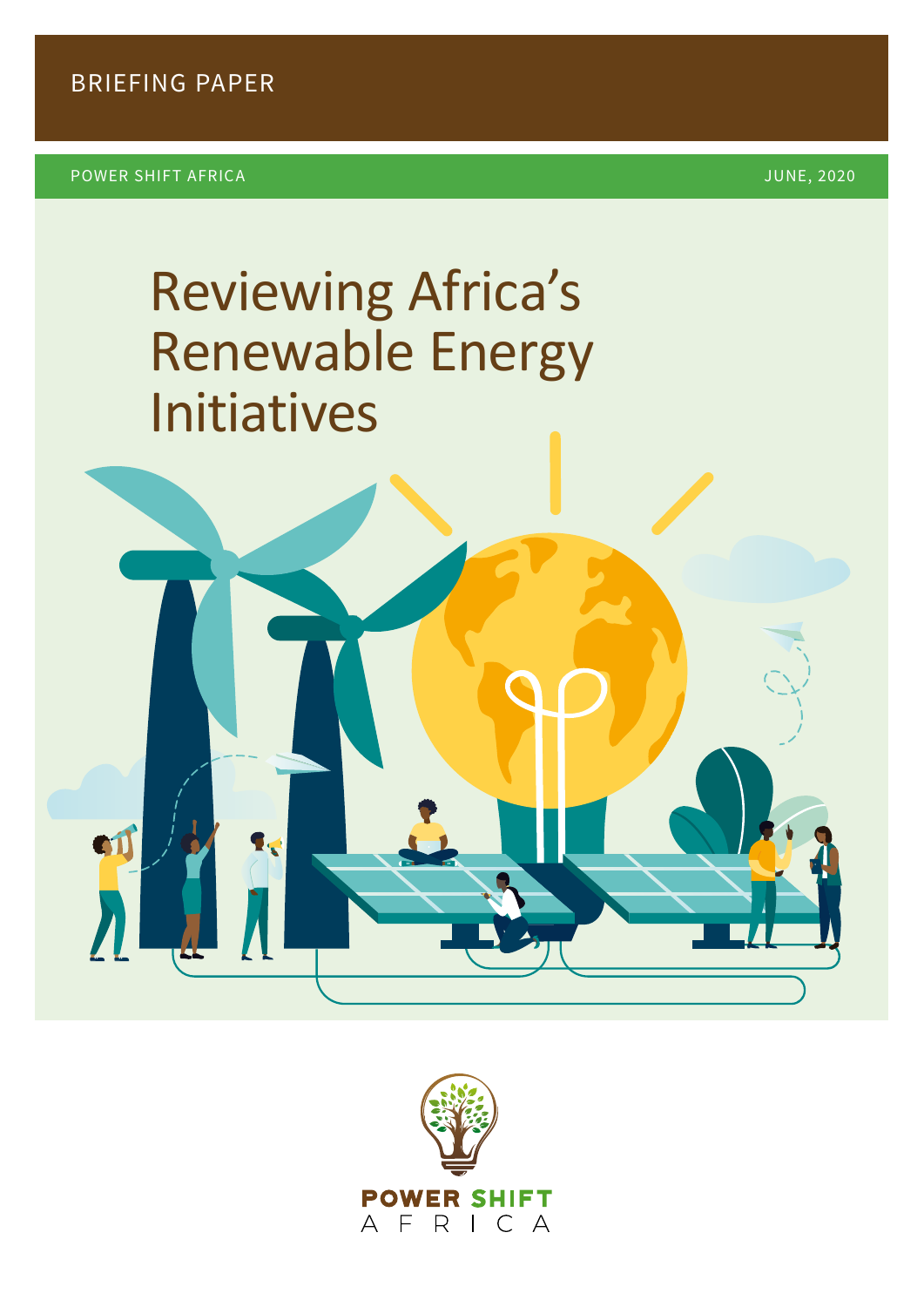#### **Acknowledgments**

With thanks to the African and international CSO members of AREI-CSOs group, that have come together to monitor and influence renewable energy initiatives in Africa, for their valuable inputs and expert advice.

The author would like to express his gratitude to Bread for the World for its financial support, without which this publication would not have been possible.

Thanks also to Germanwatch e.V. for its strategic support and expert contribution,

Adam Goulston, MBA, MS (https://worldedits.com) for editorial assistance,

and Dietmar Putscher, Dipl. Graphic Designer (http://art-buero-putscher.de/) for the layout.

**Authors:**  Mohamed Adow

**Editing:**  Adam Goulston, MBA, MS

**Design:**  Dietmar Putscher Cover-Illustration: shutterstock/Viktoria Kurpas (modified)

#### **Publisher:**

Power Shift Africa (PSA) Silverpool Office Suites, A6, First Floor Hurlingham, Jabavu Lane Nairobi, Kenya

+254 731 808 070 +254 205 210 288

info@powershiftafrica.org https://powershiftafrica.org

June 2020

This publication can be downloaded at: https://powershiftafrica.org/reviewing-africas-renewable-energy-initiatives/

Supported by



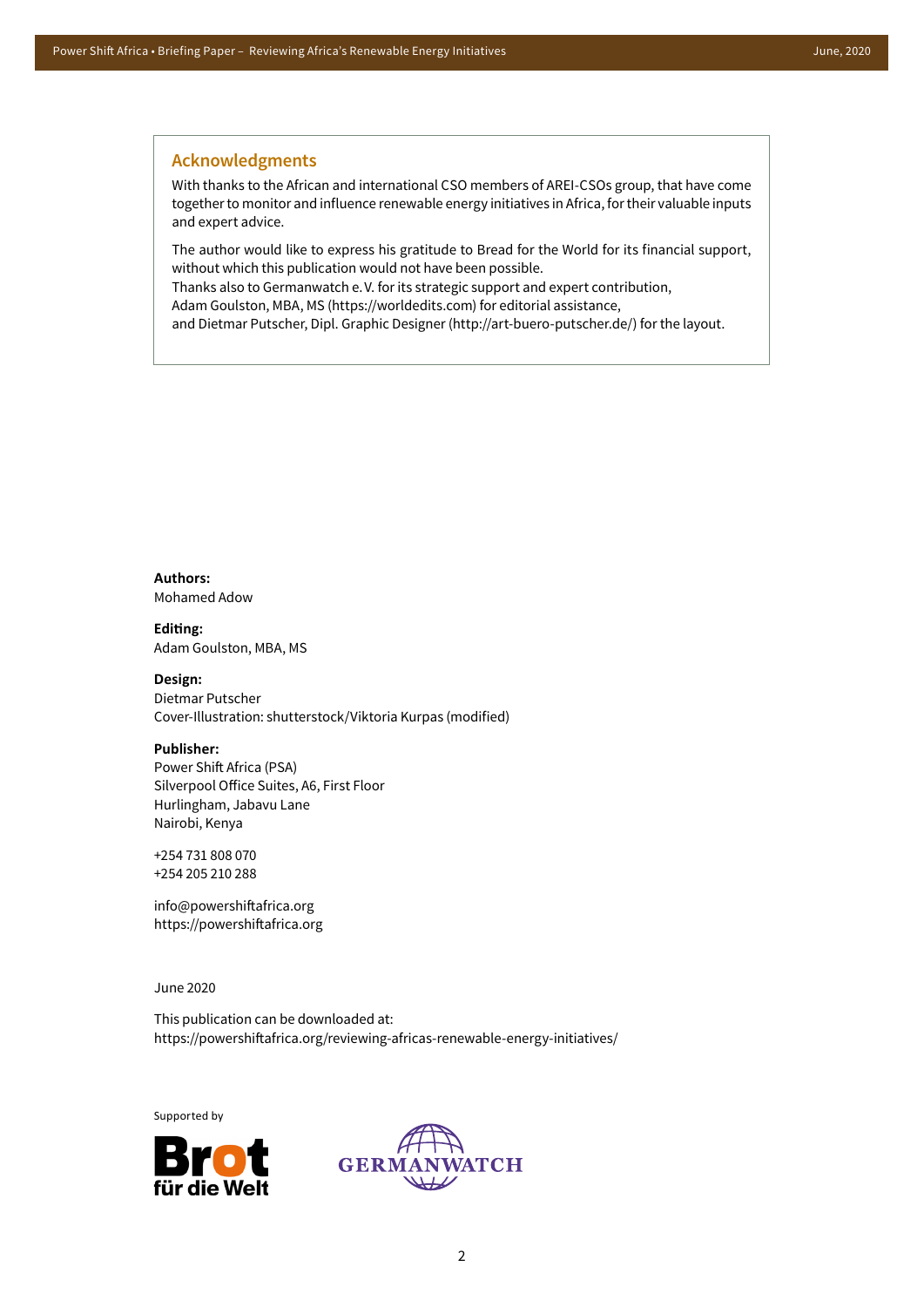## **REVIEWING AFRICA'S RENEWABLE ENERGY INITIATIVES**

### **Africa and the climate emergency**

As we enter into this new decade, albeit one already marked by the emergence of COVID-19, the climate emergency must remain firmly within the attention of both the public and the decision-makers. The infernos of devastating fires, cyclones, and droughts across continents point to not only a new normal but also a rapidly escalating crisis.

For Africa this reality is not new. Our continent already has been suffering disproportionately from climate change, and our large vulnerable populations have, for a long time, been victims of a problem not of their making. The 1°C world we are currently in already presents a huge challenge for Africa. A rise of 1.5°C above pre-industrial average temperatures will cause even more enormous suffering, while 2°C may tip the world into irreversible, runaway warming that threatens to bring societal collapse.

At the same time, Africans desperately need to solve the immediate challenges in ensuring energy access for all – a precondition for ensuring well-being and dignified lives for all our people.

A rapid roll-out of people-centred, environmentally and socially appropriate, renewable energy is at the core of this equation. It is the answer to both the climate crisis and the energy access and development crisis. Provision of zero-carbon energy is relevant with regard to all of the Sustainable Development Goals.

The challenge is massive, but so are the opportunities. Africa has the benefit of being a latecomer in building foundational infrastructure for development. We can leapfrog to the smart, participatory, distributed energy systems of the future and bypass locking ourselves into stranded fossil fuel assets and overly centralised energy systems. Africa can show the way to the future through both bold plans and on-the-ground implementation.

### **The potential and need for African leadership**

The world desperately needs decisive leadership to tackle the climate crisis. Thus far, no country or block of countries has seized this role and begun implementing the types of responses and actions requisite to stay under 1.5°C, or even worse, 2°C heating.

African countries and vulnerable countries on other continents can take this lead and inject the needed vision with moral authority. It is in Africa's interest to avoid the mistakes of the development models pursued by both the OECD and emerging economies, and instead champion development trajectories that will benefit both people and planet in the short and long term.

Africa has in fact already begun addressing elements required for such a role. The three initiatives highlighted in this paper all articulate the type of vision that is needed, and overtly highlight the importance of breaking new ground and exerting positive leadership.

From the experience thus far, however, it is also clear that substantial challenges need to be overcome to move from pleasant-sounding words and potential to real implementation wherein core, peoplecentred principles prevail.

## **New frontlines**

While renewable energy still must win the battle against fossil fuels, the fault line of the future is not if renewables will be implemented but how. Experiences in Africa over the last few years illustrate this clearly.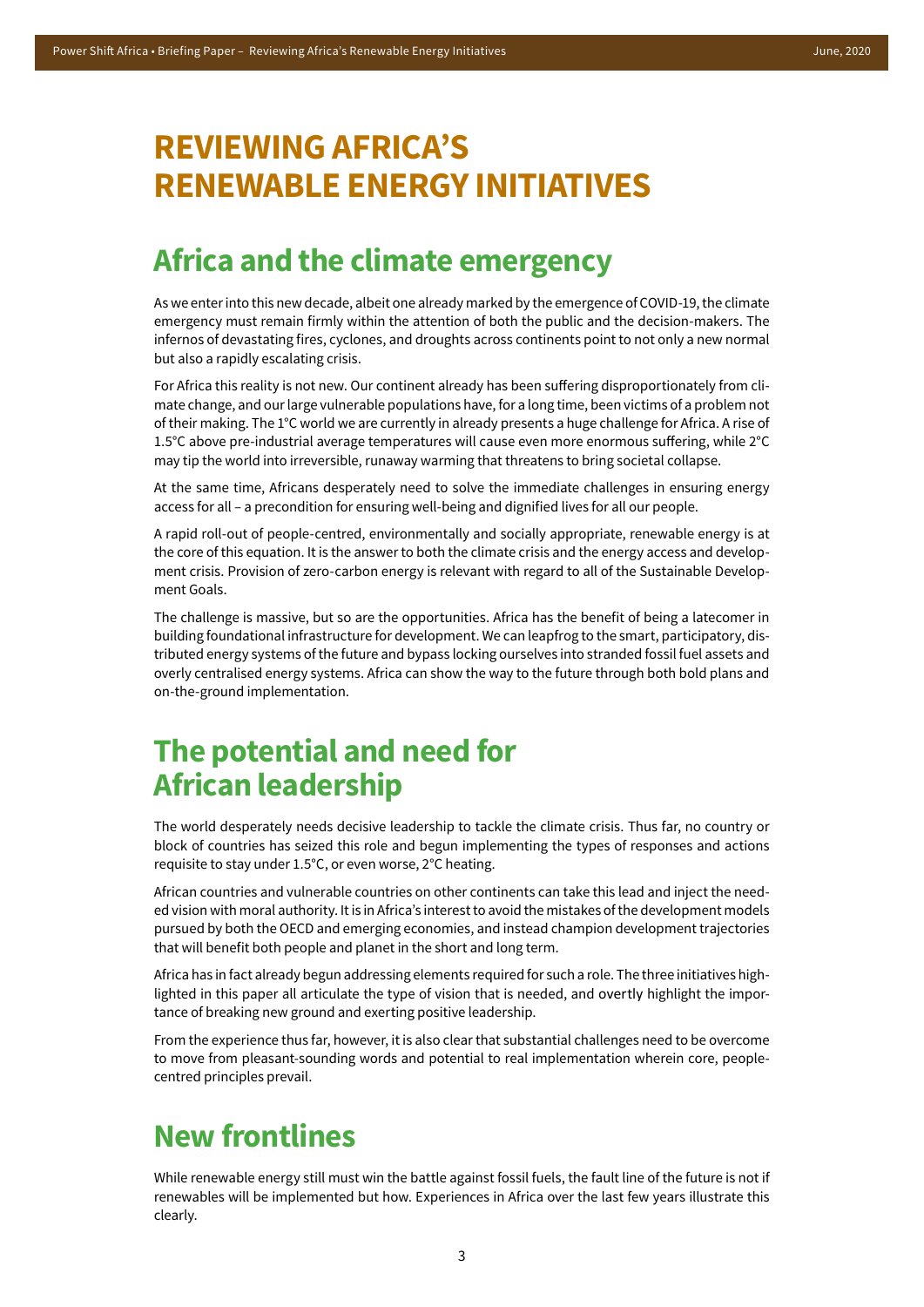Unless the principles outlined below are respected, renewable energy initiatives may turn into means for green-washing, consolidation of corporate power, neo-colonialism, increased inequity, support for authoritarian regimes, double-counting of aid, and ultimately harm to both local people and ecosystems.

The particular experience of the Africa Renewable Energy Initiative (AREI) illustrates many of these problems. In fact, the situation of this visionary, compelling, and innovative initiative under the current Chair, Board, and new Director is so severe that only far-reaching changes in Board composition and directorship can rescue the AREI and help it to remain relevant. Sadly, the initiative deviated from what those who originally conceived and supported it wanted to achieve, with strong, authentic African ownership as a key prerequisite.

## **Key features for successful renewable energy initiatives**

From the perspective of African civil society, a number of features need to be championed in every initiative and in every interaction between African counterparts and their international partners concerned with renewable energy. These should:

- Respect African **ownership** and ideally be Africa-initiated and Africa-driven.
- **P** Promote the **new energy systems of the future** and unequivocally promote distributed, smart, flexible, diverse, and democratised energy systems, in contrast with conventional approaches favouring grid-based systems with centralised control.
- Ensure **participation and community focus** positioning energy democracy and broad, multistakeholder participation at the centre.
- Ensure energy access to productive sectors such as **small-scale agriculture, micro, small, and medium-sized businesses, and community services** that form the backbone of livelihoods and economies in Africa; beyond bare-minimum focus on, for instance, light provision for households.
- Ensure **social and environmental safeguards** are at the core with all activities undertaken to be implemented in line with the precautionary principle and assurance that negative side-effects are avoided.
- Focus on **transformative, programmatic, structural interventions** emphasising **policy, capacity mobilisation, long-term capacity building, and regulatory frameworks** rather than individual projects.
- **•** Foster new models for interaction between developing countries and international partners, and break with neo-colonial attitudes and actions.
- Advance **new forms of collaboration between civil society and government,** wherein civil society plays sufficient roles as needed and works closely with government, in addition to its traditional advocacy and watchdog roles.
- Use examples from **pioneerin**g countries already taking the lead, and which can then bring other countries along.

Over-riding these principles is the importance of **equity** and the recognition that transitioning to 100% renewable energy needs to be enabled within a framework of **Faire Shares<sup>1</sup>** and internal cooperation. African countries and developing countries in other continents need to prepare ambitious plans, but also need, and are entitled to, financial, technological, and other relevant support to enable these.

This substantial transfer of resources is not aid; rather, it is a way for richer countries to make good on their fair share of climate action (in addition to rapidly moving to zero emissions within their own borders). It is also in their direct self-interest to ensure developing countries are equipped to avoid becoming major emitters, given the virtually non-existent remaining carbon budget to achieve the Paris Agreement goals.

<sup>&</sup>lt;sup>1</sup> See the [www.civilsocietyreview.org](http://www.civilsocietyreview.org) for reports on Fair Shares based on each country's capacity and responsibility.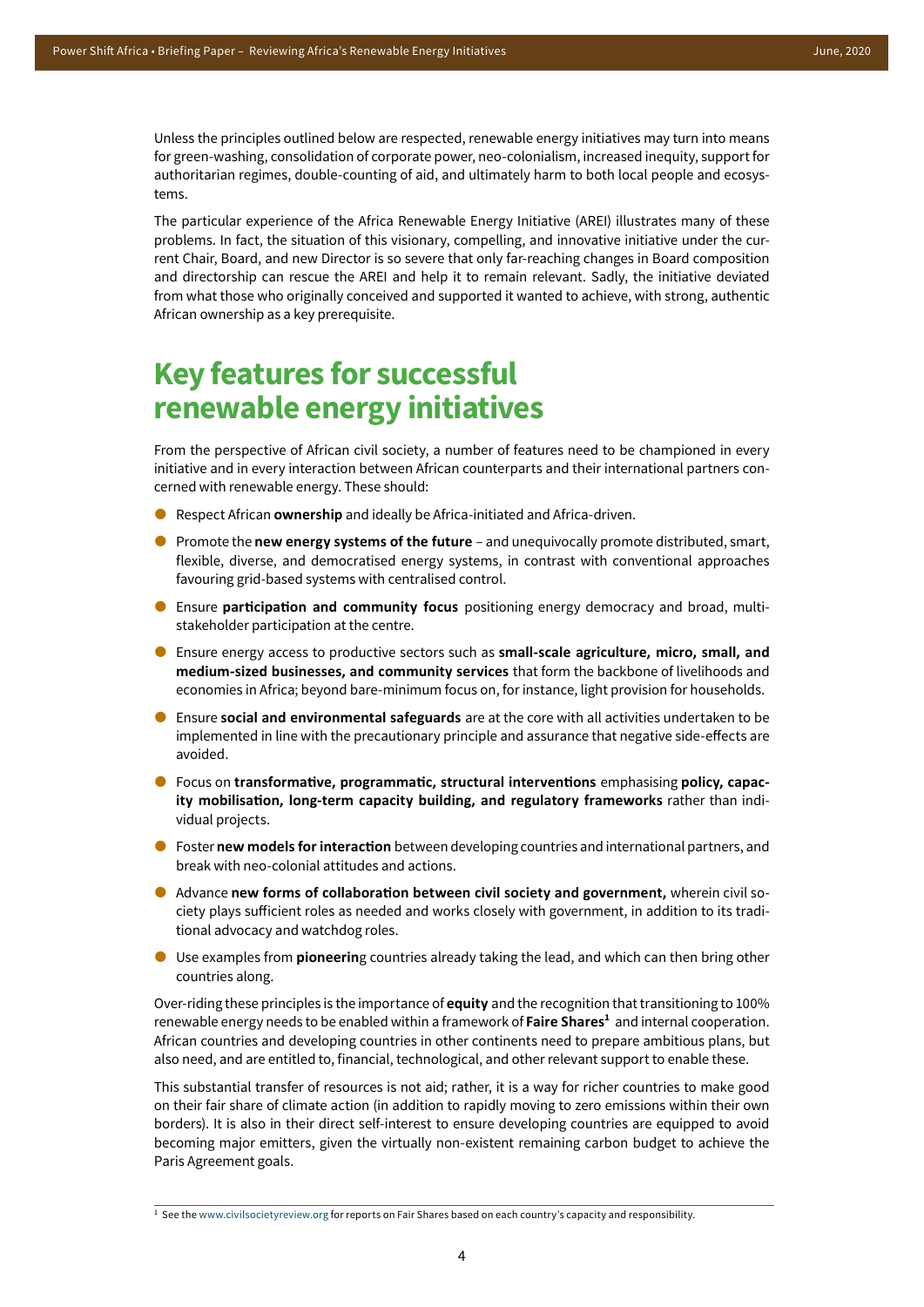### **Renewable energy in Africa and the world**

Any conversation on renewable energy must be placed in both global and local contexts. Things are indeed trending in the right direction as renewable energy becomes cheaper and more widespread. Nevertheless, it is important to realise the scale of the challenge and how extrapolation of current trends will fall far short of what is needed from the standpoints of both climate and energy access.

#### **From a global standpoint:**

- While solar and wind are expected to be the most substantial renewable energy sources, the exponential growth in solar, constituting 505 GW capacity in 2018, is confined to five major countries— India, Germany, Japan, the United States and China—with minimal growth seen in the rest of the world.<sup>2</sup>
- While investments in renewables have increased sharply, the world is far from the renewable energy revolution that is needed. Despite expansion of renewables, there is simultaneous, continuous investment in fossil fuels, which adds to the existing stock of fossil fuel-based energy. The world needs, conversely, a rapid, managed, and equitable phase-out of fossil fuel production.
- **•** Fossil fuels and nuclear power still heavily dominate (currently 74%) electricity production, which comprises a quarter of all primary energy consumption. Hydropower dominates the renewable energy share, contributing 16%, while wind contributes as little as 6%, solar PV 2%, biopower 2%, and geothermal 0.4%. $3$

#### **In an African context:**

- A major challenge concerning polluting and hazardous fuels in Africa is traditional biomass, which must be replaced with appropriate renewable energy sources. Renewable energy and energy efficiency funding, however, account for less than half of all current energy investments, with sub-Saharan Africa receiving the least of these investments.<sup>4</sup>
- While access to electricity in Africa has improved, access to safe and sustainable cooking still falls far below world averages.<sup>5</sup>
- Investment in renewable energy is heavily concentrated in only a few African countries, with African LDCs lagging especially far behind.<sup>6</sup>
- A major departure is needed from the business-as-usual path. African countries must make bold, ground-breaking new policies and plans to truly embark on a renewable energy revolution.
- There is an urgent need for African countries to simultaneously tackle further expansion and proliferation of fossil fuels, while massively promoting renewable energy. Countries already dependent on fossil fuels, or those considering exploration of new reserves, need credible economic diversification and just transition plans, which should be developed through broad, participatory processes within these countries.

### **Three current African initiatives**

While numerous initiatives, programmes, and projects related to renewable energy exist, this briefing paper highlights three recent initiatives. Each of these has continental or near-continental reach and uniquely African origins. They all share similar forward-looking, progressive principles, which are in considerable alignment with the civil society principles noted above.

Successful implementation of each or several of the initiatives would signify major progress and would help to significantly ramp up NDCs, in addition to energy access, for African countries and communities.

<sup>6</sup> Source: World Energy Investment Outlook, IEA 2019

<sup>2</sup> Source: IEA PVPS

<sup>3</sup> Source: REN 21, Renewables 2019 Global Status Report

<sup>4</sup> Source: World Energy Investment Outlook, IEA 2019

<sup>5</sup> World Bank, Sustainable Energy for All (SE4ALL) database from WHO Global Household Energy database (https://data.worldbank.org)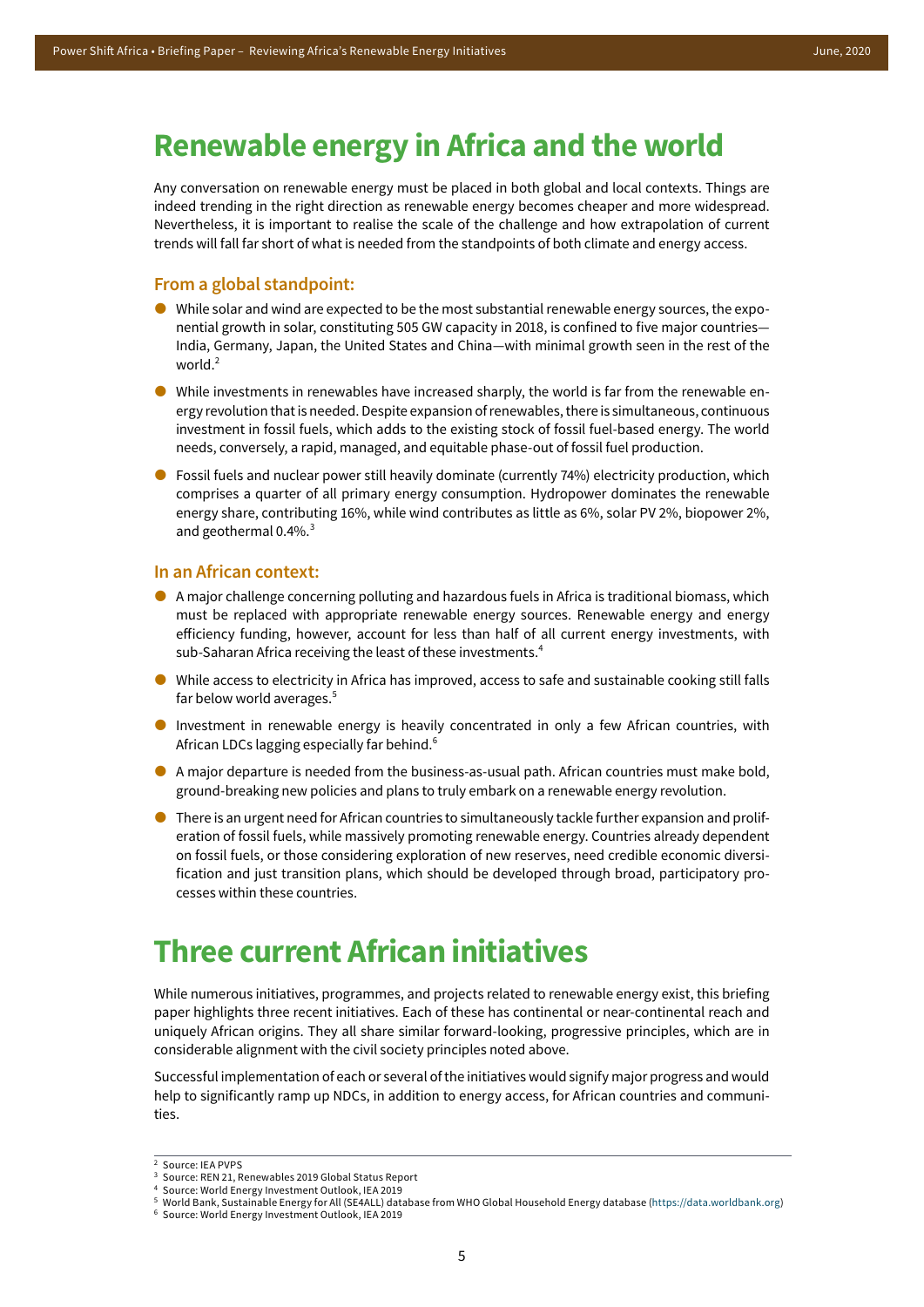Old logo



## **Africa Renewable Energy Initiative**



The Africa Renewable Energy Initiative (AREI) was launched at COP21 in Paris in December 2015. At the time it was hailed by many as the most inspiring and ambitious initiative emerging from the climate negotiations context.

After its promising beginning, the initiative has unfortunately been ridden with obstacles. While the AREI is still a landmark achievement in terms of its visionary core documents<sup>7</sup> and intentions, its implementation and governance have grown disappointing. The question is now whether there are ways of reclaiming the AREI to make it the ground-breaking initiative it was meant to be, and if so, how this can be done.

### **Key features**

- The AREI is African-initiated, and it should also be African-owned and African-driven. All African Heads of State have endorsed and approved it through the African Union.
- $\bullet$  Its overriding goals in accordance with the AREI framework are to:
	- Help achieve sustainable development, enhanced well-being, and sound economic development by ensuring universal access to sufficient amounts of clean, appropriate, and affordable energy.
	- Help African countries leapfrog to renewable energy systems that support their low-carbon development strategies while enhancing their economic and energy security.
- The AREI framework highlights the importance of broad multi-stakeholder engagement, social and environmental safeguards, and leapfrogging to the best available, smart, modern, distributed renewable energy systems that will enable a transition through low- to zero-carbon futures.
- The initiative has nine work areas that include mapping, promotion of transformative polices, capacity building, funding, and financing, in addition to safeguards and multi-stakeholder participation.
- The AREI outlines two phases: Phase 1 (2015–2019) with a target of enabling provision of 10 GW of new and additional renewable energy generation capacity, and Phase 2 (2020–2030) targeting 300 GW.

Rather than focusing on individual projects, the AREI was supposed to set visions and direction for the entire continent. It should do so by working closely with African governments and stakeholders, including civil society, to enable the best possible policies and to enable environments that make possible a broad, bottom-up surge of socially and environmentally friendly renewable energy throughout Africa.

### **Current situation – major problems**

Since its launch at the Paris summit in 2015, the AREI has faced several waves of challenges around its governance, management, donor influence, and transparency. After the current Director took over in 2018, the initiative deviated from its objectives and civil society was entirely shut out of the processes. Key problem areas that must be overcome include the following.

#### **Inappropriate governance**

Continuous conflicts of interest within the African Development Bank, which currently hosts the AREI Delivery Unit (secretariat), and numerous examples of breach of the AREI's own governance rules by the AREI Board, and particularly its Chair, the President of Guinea, have severely hampered the initiative and its credibility.

#### **Inappropriate donor influence**

A major crisis erupted at the second AREI Board meeting in March 2017, when inappropriate influence by France and the EU, in alliance with Guinea and Chad, led to undue approval of projects that the AREI

<sup>7</sup> See the AREI Framework (<https://tinyurl.com/areiframework>), Action Plan ([https://tinyurl.com/areiactionplan\)](https://tinyurl.com/areiactionplan), and Governance documents (<https://tinyurl.com/areigovernance>).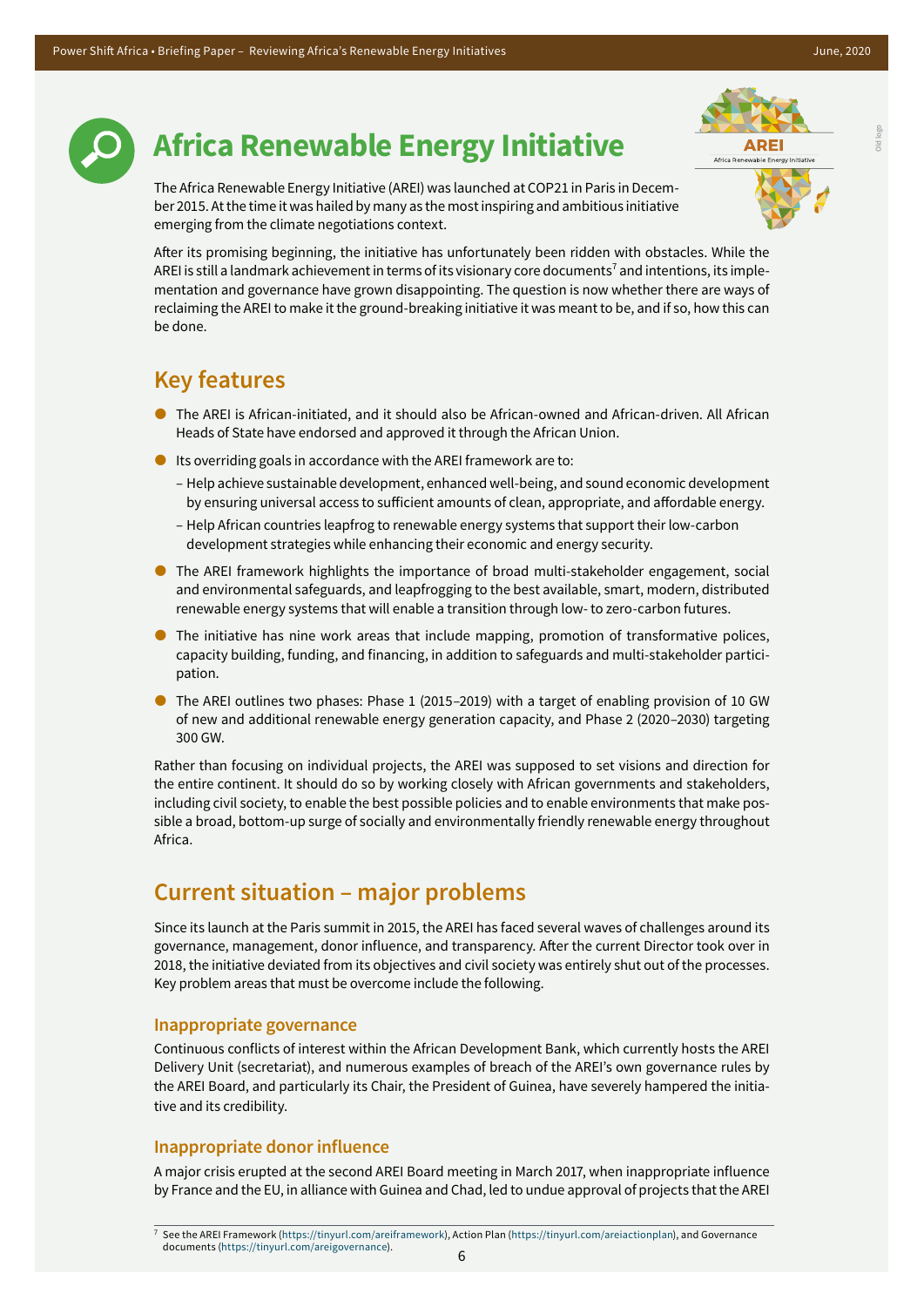New logo

had not assessed<sup>8</sup>. As a consequence, the Director of the Delivery Unit resigned. These donor influences seem to have been reinforced.



#### **Inappropriate project approvals**

The new AREI website currently claims to have adopted 206 projects, without detailed information on the different projects, how they were assessed, or the results of the assessments. Undue approval of projects, while ignoring the AREI-approved criteria to ensure social and environmental standards, additionality and no counting of loans as contributions to donor pledges, has severely undermined the AREI's reputation $^9$ .

#### **Lack of transparency and participation**

Board and other meetings take place with no notifications and no provision of documentation or accounts of outcomes posted on the AREI website<sup>10</sup>. Scarcely any African countries are actively engaged. African civil society is excluded from such meetings, which directly contradicts the AREI's own governance rules that underscore the importance of civil society participation and multi-stakeholder engagement $11, 12$ .

#### **Mission creep**

The AREI has diverted from a policy focus on transformative, programmatic efforts, as outlined in its framework, to a project labelling focus with increased risks of double-counting and rubber stamping of projects that would be implemented anyway.

#### **Way forward**

Reclaiming the AREI's original vision of a new distributed and people-focused energy model is more important than ever. Doing so will require concerted and strong collaborative measures by mutually supportive forces across African countries, civil society, and international partners. The challenges in this should not be underestimated.

#### $\bullet$  New leadership

New leadership in terms of both the Director and the Board is needed. As the first 3-year term for the AREI Board has already expired, proper regional nomination procedures under the African Union are needed for the election of a new Board in accordance with the AREI's own governance rules, which also stipulate annual elections of its Chair.

#### **Audits and evaluations**

Concrete first steps will involve execution of independent, third-party auditing and evaluations of conduct thus far, and ensuring full transparency and availability of all AREI Board documents, project assessments, and other key documentation.

#### **Maintain vision**

Civil society, international partners, and other actors need to recognise that the key AREI objectives transcend the AREI as an institution. Whether or not the secretariat or Board is currently functioning, African countries need to adhere to, and be inspired by, the AREI's goals, principles, and criteria for a swift energy transition to the new, smart, people-centred, 100% renewable energy systems the AREI originally envisioned.

<sup>8</sup> Protest letters from African (https://tinyurl.com/africancsoletterarei), German (https://tinyurl.com/germancsoletterarei), and international (https://tinyurl.com/internationalcsoletterarei) civil society, with hundreds of signatories, garnered major media attention. See also [https://www.climatechangenews.com/2017/04/27/eu-france-accused-hijacking-africa-led-clean-energy](https://www.climatechangenews.com/2017/04/27/eu-france-accused-hijacking-africa-led-clean-energy-scheme/)[scheme/](https://www.climatechangenews.com/2017/04/27/eu-france-accused-hijacking-africa-led-clean-energy-scheme/) for one of the many articles published at the time.

<sup>9</sup> See http://www.arei.org/wp-content/uploads/2018/09/Approved-AREI-Criteria.pdf for the AREI Criteria

<sup>10</sup> A new AREI logo and website (www.arei.info) were launched in 2019. Contrary to the previous website (http://www.arei.org/start), this one contains no information from Board and other meetings.

<sup>11</sup> See https://tinyurl.com/csoletterofconcernareiidu for CSO letter outlining concerns with the AREI IDU and its director.

<sup>12</sup> See https://tinyurl.com/areisurvey for a civil society report and survey on the AREI.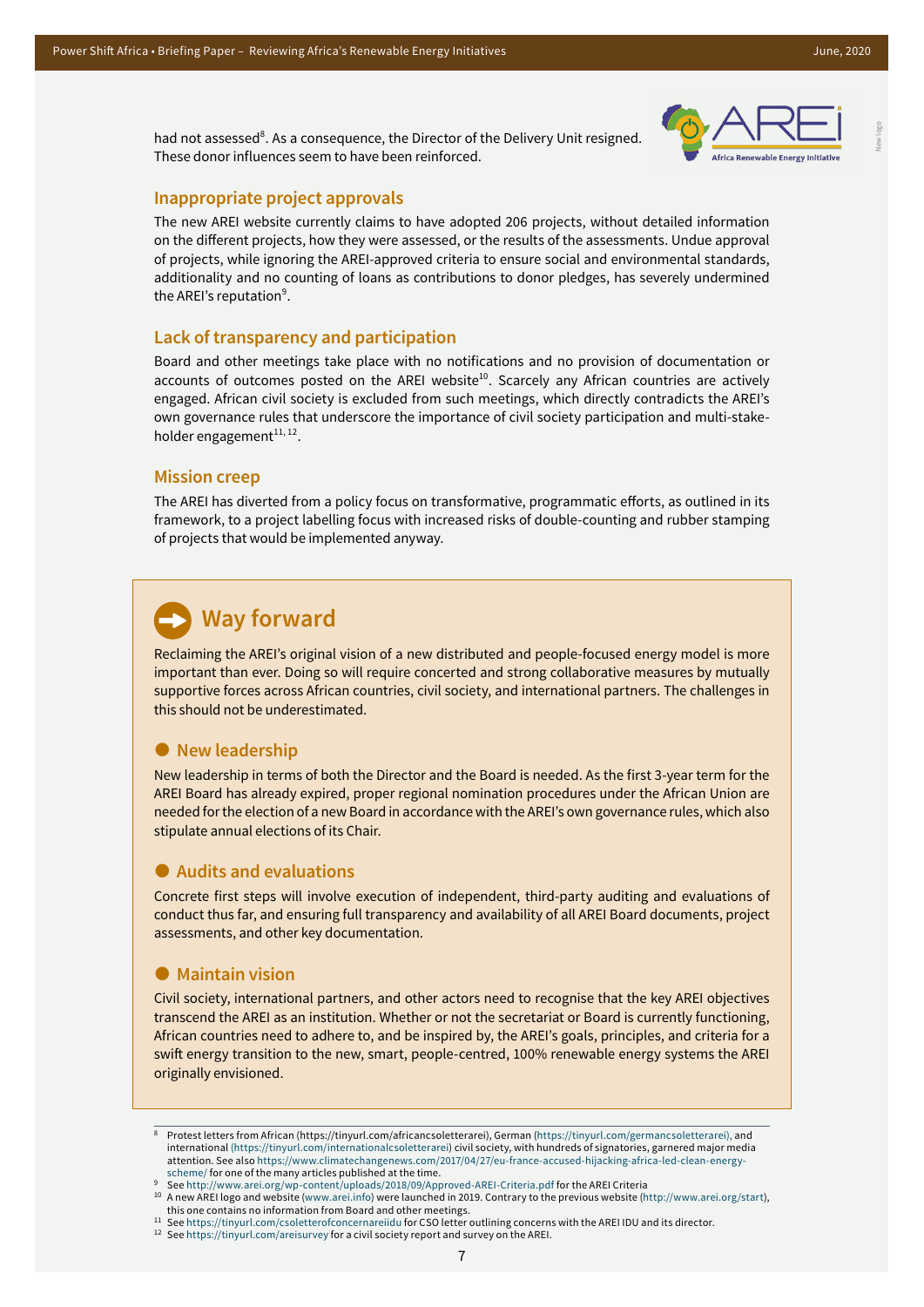### LDC REEEL S **Least Developed Countries Renewable Energy and Energy Efficiency Initiative for Sustainable Development**

The Least Developed Countries Renewable Energy and Energy Efficiency Initiative for Sustainable Development (LDC REEEI) is an LDC-initiated, LDC-owned, and LDC-driven overarching framework to accelerate the harnessing of the renewable energy potential across LDCs, and to promote energy efficiency<sup>13</sup>. It was originally conceived by African LDC experts, and intended to function as a well-synchronised sister initiative to the AREI (wherein the LDC initiative would, as one of its functions, strengthen capacity of the 34 African LDCs to benefit them at a level equal to wealthier African countries).

The effort to develop the LDC REEEI was launched at COP22 in Marrakech. Its Framework and Action plan was subsequently developed in 2018, and is now in a concrete operationalisation phase<sup>14</sup>.

The LDC REEEI is one of the most progressive, far-reaching, and far-sighted efforts on renewable energy by any country grouping. It outlines the ambition to illustrate what international leadership, co-operative efforts, and transformative measures to simultaneously tackle climate and development can look like<sup>15</sup>.

The LDC REEEI's Vision highlights long-term plans for people-centred, sustainable well-being for all LDC citizens; focus on productive sectors; a new efficient and distributed energy model for the future; and people-centred energy including that through communities and co-operatives.

The LDC REEEI is primarily a framework and platform to enable LDCs to work in co-operative ways and accelerate the sharing and implementation of best practices, particularly regarding programmatic, bold policies. The Initiative is not a fund or implementer as such; rather, it intends to work closely with LDCs to ensure international climate finance supports these actions.

### **Key features**

- The LDC REEEI has three overarching goals:
	- 100% access for all LDC citizens to sufficient, affordable, renewable energy by 2030;
	- 100% utilisation of energy efficiency potential along the value chain through full implementation of best practice measures and planning by 2040; and
	- 100% electricity from renewable energy sources in all LDCs by 2050, catering to all needs of theircitizens, social services, and industries.
- **The LDC REEEI has a bottom-up approach that highlights the importance of pioneering countries** taking a leading role and setting examples (e.g., through improved NDCs), and inspiring other LDCs (and other North and South countries) to follow suit in accordance with their individual circumstances.
- **The Initiative has eight focus areas to guide and frame the activities that need to be undertaken in** each LDC. These comprise: (1) LDC-led mapping and monitoring; (2) knowledge, capacity mobilisation, and learning; (3) planning and policy for approaches such as long-term scenario-building, payment guarantees, incentives for off-grid solutions, efficiency standards, grid standards, community energy, local/national manufacturing, and energy efficiency; (4) funding and financing; (5) multi-stakeholder engagement; (6) equity, women, and social/environmental safeguards; (7) NDCs and national development plans; and (8) public awareness and communications.

<sup>13</sup> See www.ldcreeei.org for more information

<sup>14</sup> The LDC REEEI Framework can be downladed at [http://ldcreeei.org/wp-content/uploads/Core\\_publications/LDC\\_REEEI\\_Frame](http://ldcreeei.org/wp-content/uploads/Core_publications/LDC_REEEI_Framework_Executive-summary_English.pdf)[work\\_Executive-summary\\_English.pdf](http://ldcreeei.org/wp-content/uploads/Core_publications/LDC_REEEI_Framework_Executive-summary_English.pdf)

<sup>15</sup> See https://www.climatechangenews.com/2020/05/28/clean-energy-vital-covid-19-response-worlds-poorest-countries/ on LDC REEEI as lever for simultaneously addressing multiple crises.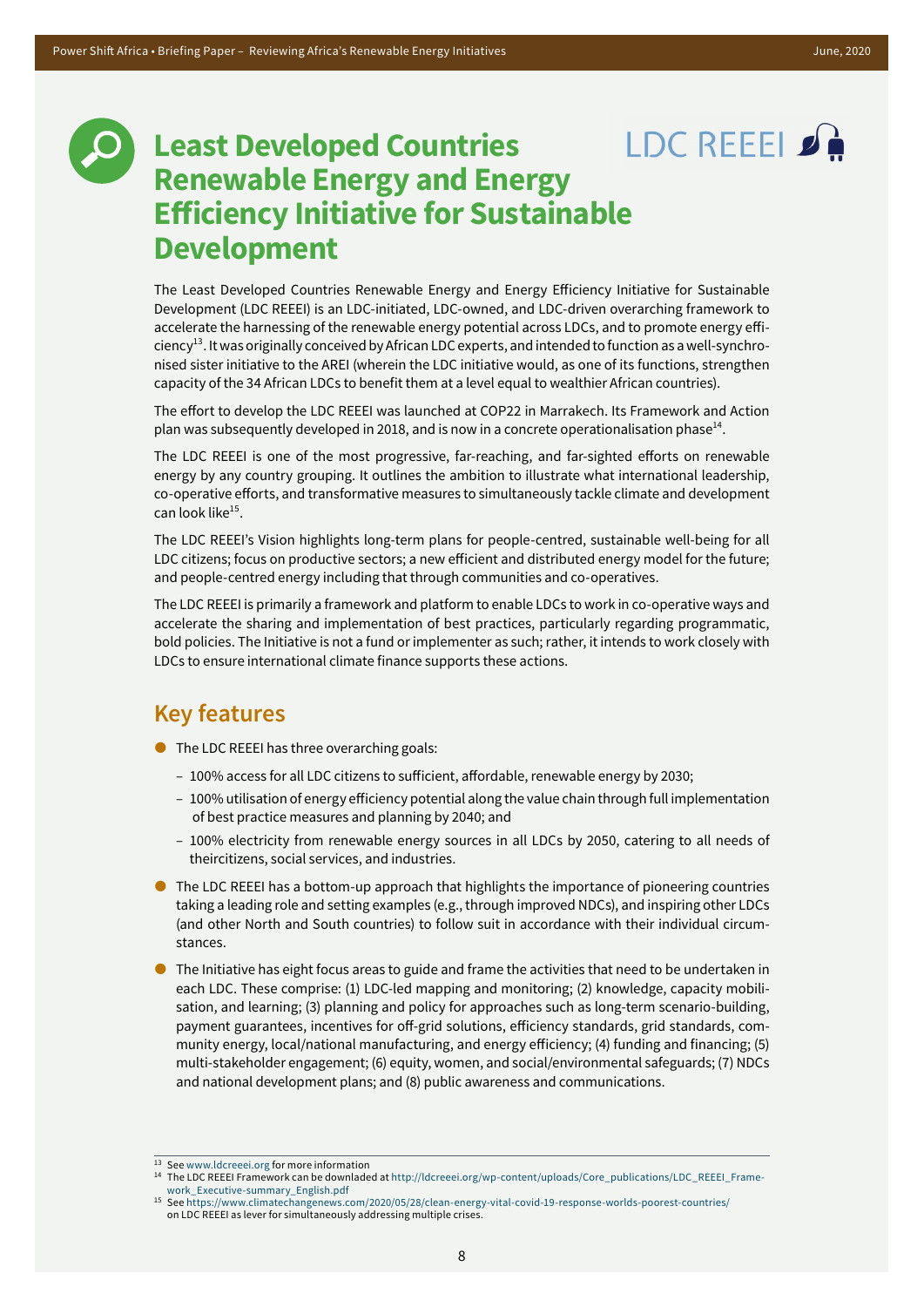#### **Current situation – promising**

The LDC REEEI has the potential to become a landmark initiative that sets examples not only for LDCs but also for other country groupings. Its comprehensive framework has generated considerable enthusiasm, and the initiative has been highlighted at various international forums, including the 2019 Climate Action Summit in New York. It is now facing an important moment in ensuring its formative establishment and operationalisation phase can evolve as intended, with a number of pioneering LDCs setting examples.

The LDC REEEI shares origins with the AREI. A substantial part of the drafting team that developed the LDC REEEI and leads its implementation also led the development of the visionary AREI framework and constituted the initial AREI secretariat during its first, promising phase. The LDC REEEI provides an opportunity to develop and implement renewable energy frameworks in accordance with the peoplecentred and participatory principles true to both initiatives' original visions. A political champion has been appointed by the LDC group of negotiators at the UNFCCC to champion and mobilise support for the LDC REEEI.

#### **Way forward**

#### **•** Principles

The people-centred principles of the LDC REEEI must be emphasised and internalised in participatory processes in all LDCs, involving government officials, scholars, civil society, and other stakeholder groups.

#### **Funding and alignment**

The initiative and pioneering LDCs must be provided with the necessary support to enable operationalisation of the initiative and lay the foundation for more substantial climate finance of ambitious country programmes stemming from the process. International donors need to align activities connected with LDCs and renewable energy with the LDC REEEI's principles, criteria, work plans, and overall framework.

#### **Partnerships**

Existing, best-case examples of partnerships and participatory processes between governments, civil society, and other stakeholders should link directly with the LDC REEEI to highlight and inspire similar approaches in other countries.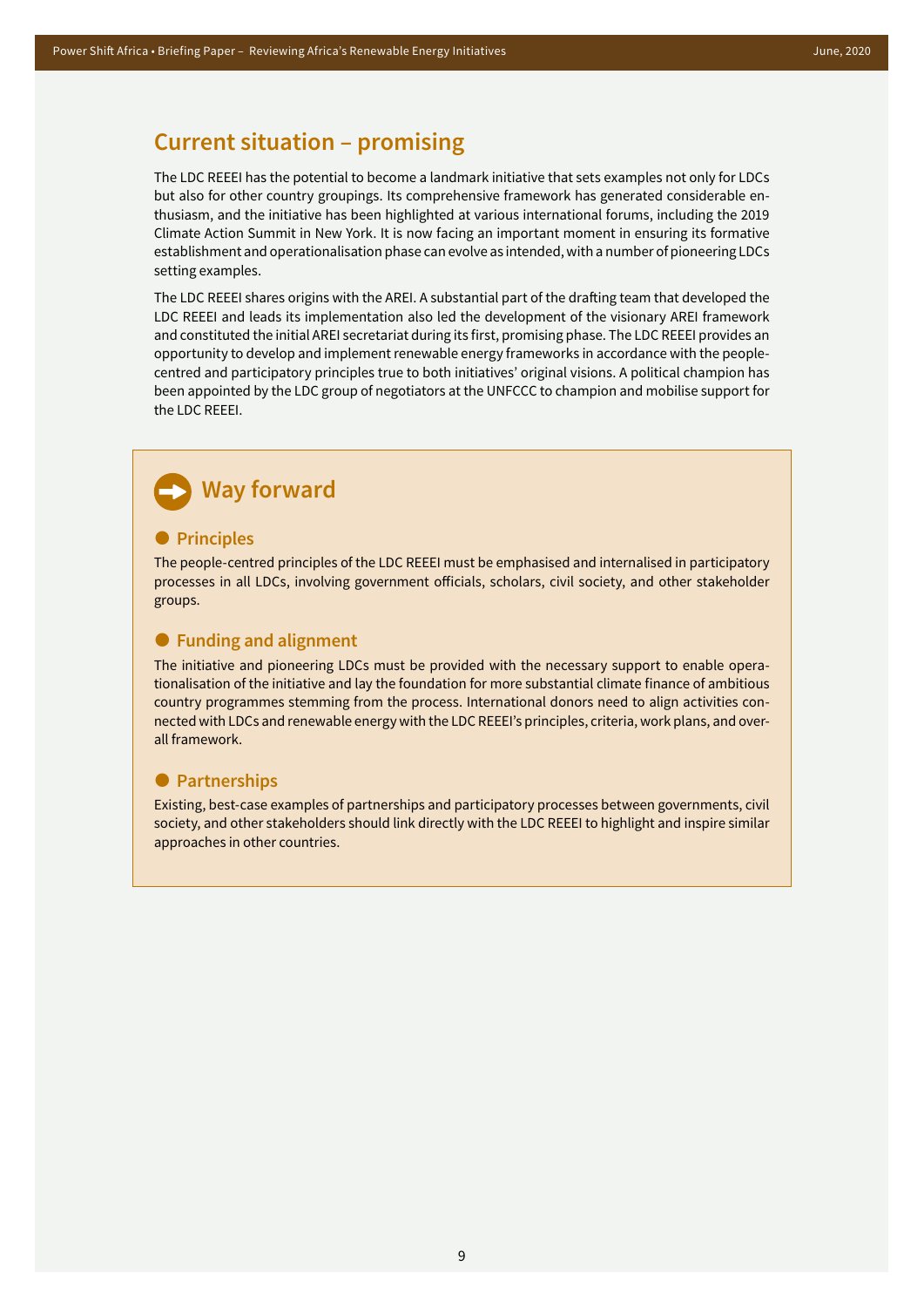

## **African Energy Transition Programme**

The African Energy Transition Programme (AFRETRAP) was published in October 2019 and constitutes one of the five pillars of the African Energy Commission (AFREC). This effort is, thus, the most recent initiative on the African continent highlighted in this report, and therefore less widely known.



The AFRETRAP aims to provide an understanding of the energy systems needed in the short, medium, and long terms to achieve the transition to low-carbon energy<sup>16</sup>. It hopes to identify and support the development of "detailed, policy-relevant and country-driven strategies consistent with the national development agenda and the Paris Agreement goal."

The programme transcends the renewable energy agenda and aims, in the words of the African Union Commissioner of Infrastructure and Energy, "to fully mobilise Africa's own energy resources and potential" and "put Africa directly on low carbon energy development pathways, avoiding the fossil fuel lock-in now facing most industrialized and emerging economies."

#### **Key features**

The AFRETRAP is designed to enable country-based, bottom-up efforts to develop pathways for the energy transition over the coming decades. The concept is to initiate scenario-building teams during the initial phase in a number of pilot countries. The teams are to be composed of experts from these countries in collaboration with experts mainly from elsewhere on the African continent.

- The guiding principles align with many of African civil society's "Key features for successful renewable energy initiatives" outlined above. These include the importance of leapfrogging to the best available smart, modern, distributed renewable energy systems; transformative and programmatic approaches; and multi-stakeholder engagement and environmental safeguards.
- The programme outlines a staggered approach that will first take stock of current Africa-relevant initiatives, goals, and approaches at national, regional, continental, and global levels.
- A core component of the programme is mobilisation and strengthening of African capacity and expertise. African-based scenario-building teams will undertake research and exploration of low- to zero-carbon pathways in alignment with the seven strategic objectives the programme outlines.

#### **Current situation – bold vision, but some contradictions**

It is still in the early days, but the AFRETRAP's vision is, "by 2063, Africa's energy systems will largely be based on renewable energy resources coupled with a strong and to a considerable extent localized manufacturing sector, highly qualified human resources and an integrated energy infrastructure for both centralized and decentralized energy systems."

It recognises that "overconsumption and non-efficient energy lifestyles by the high emitting, wealthy part of African populations must be curbed while the overwhelming majority of Africans gain sufficient access to more, but efficiently produced and used, energy," and that Africa itself must define how to tackle its energy challenges, rather than uncritically absorbing ideas and models from Europe and North America.

The programme recognises the gravity of the climate crisis, and that Africa will suffer the most the soonest, and that the world must move swiftly to low- to zero-carbon societies. It also recognises the substantial risks posed by stranded assets from continued investment in fossil fuels. The outlined vision's thrust is on development of a new, renewable energy model that is smart, distributed, and can cater to all needs.

Despite the above, one strategic priority area emphasises natural gas and expansion of regional pipelines. This likely reflects the current mandates of the AFREC (which has African domestic markets for oil products and natural gas as one of its five priority areas). It also shows the contradictions inherent in

<sup>16</sup> See https://afrec-energy.org/publications/afrec-energy-transition-en.pdf for the report outlining the programme.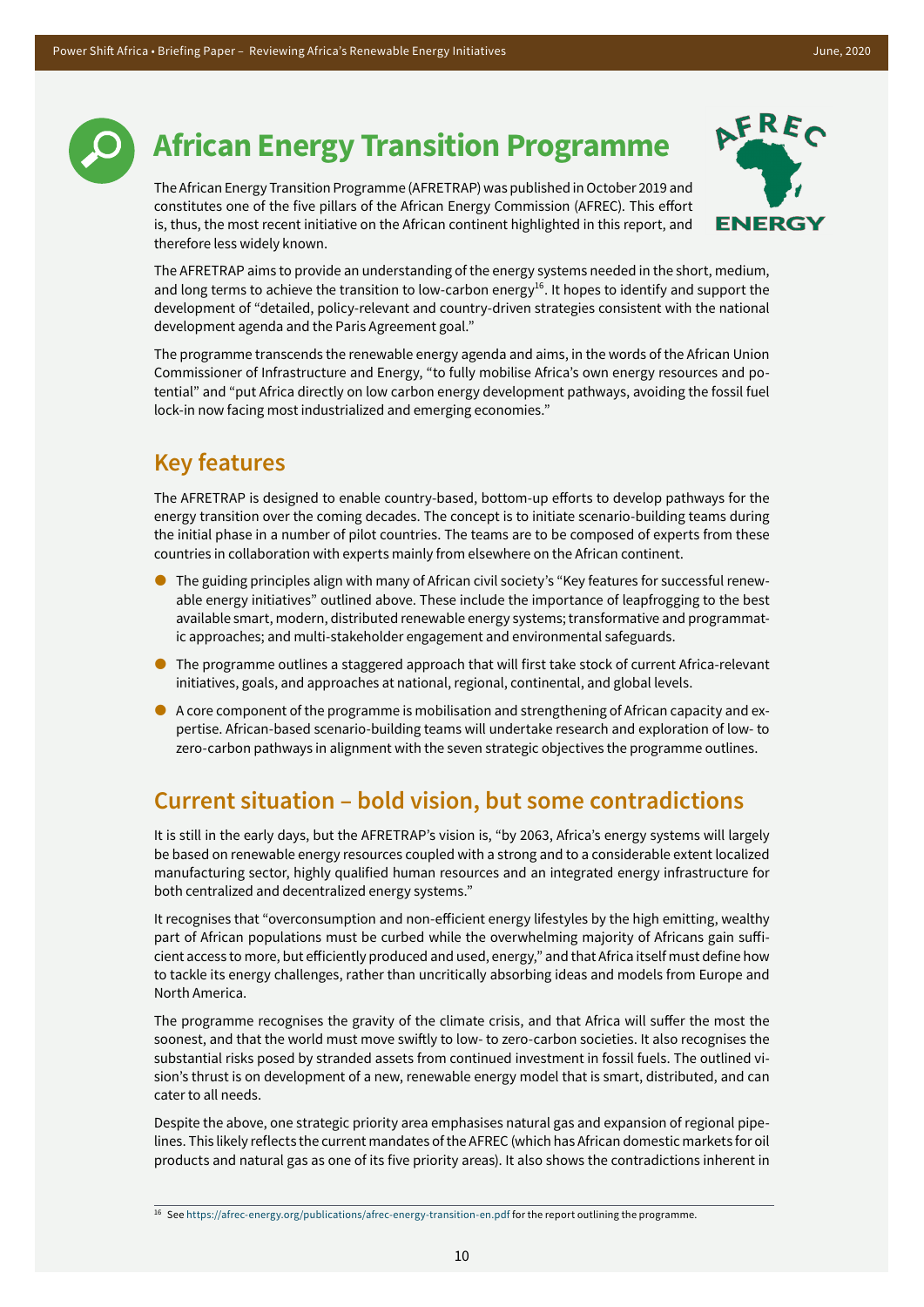current energy politics. It is worth noting that the AFRETRAP mainly argues for natural gas as a means to address peak demand, and acknowledges this may actually not be needed, as concentrated solar power and batteries may already be viable alternatives for balancing supply.

#### **The way forward**

Given its formal basis in the African Union system, the AFRETRAP has potential to open space for transformative trajectories. The AFREC's broad mandate to cover the entire energy sector can both be a means and a hindrance in this regard.

#### **Engagement**

Progressive countries and stakeholders, including civil society, should engage directly with the AFREC and the team involved in development of the AFRETRAP.

#### **Funding**

Donor countries are encouraged to provide initial support for the AFRETRAP's development and operationalisation.

#### $\bullet$  **Iron out policy kinks**

Engagement by civil society and other stakeholders should help overcome some contradictions and ensure the programme adheres to its promising principles.

### **Conclusion**

Africa and the world are facing an unprecedented set of intertwined environmental, developmental, and social justice crises, with climate and energy at the centre. Nothing short of bold, transformative solutions that break with business-as-usual development models and that confront elite, vested interests will suffice. In a situation in which the world is in desperate need of real leadership, Africa has a special role to play. If the continent that has done the least to cause climate change takes leadership in planning for a climate-friendly, renewable energy-powered future centred on equity and well-being, other regions will feel both moral pressure and inspiration.

The three Africa-originating initiatives highlighted in this briefing note embody this boldness and aspiration. Their goals, principles, and ambitions must be lauded and supported, just as any diversion or inappropriate implementation is called out and effectively addressed.

One of the most important conclusions from this overview is the critical importance of strong and wellfunctioning civil society engagement. Forces for the common good and not ridden by vested interests and commercial gains—i.e., civil society, social movements, and independent scholars—must lead the work in close interaction with governments. They must claim and be recognised for their roles as generators of ideas and visions, while simultaneously exerting pressure as watchdogs.

Africa is at a crossroads. With the right funding, support, and governance, efforts and initiatives that adhere to the principles outlined in this report have considerable potential not only to foster the right environment for clean energy in Africa, but also to demonstrate approaches replicable in other countries, for the benefit of all.